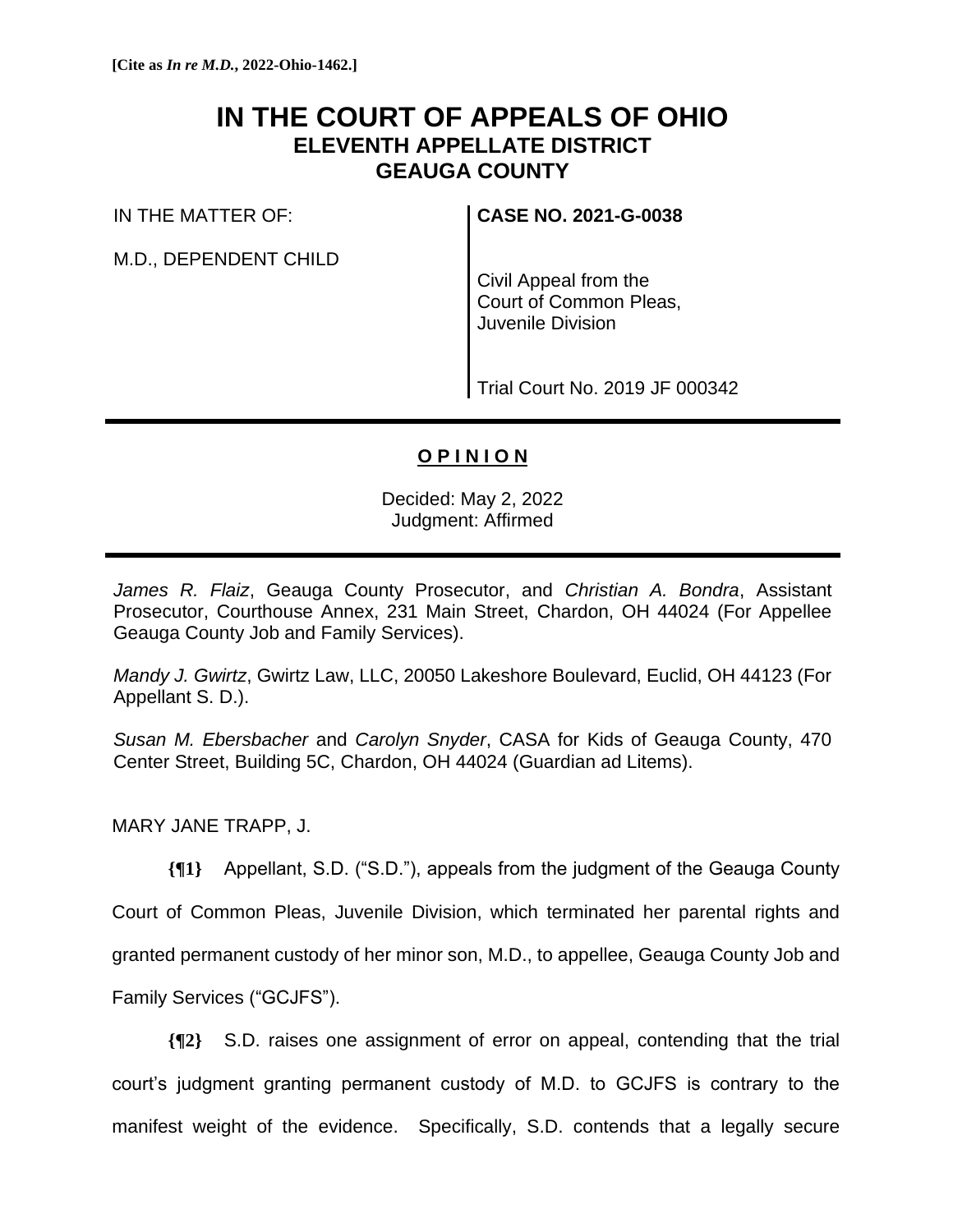permanent placement for M.D. could have been achieved without a grant of permanent custody to GCJFS.

**{¶3}** A most careful review of the record and pertinent caselaw reveals S.D.'s assignment of error is without merit. The crux of this troubling case is that S.D. has substantially complied with GCJFS' case plan; however, the evidence in the record and presented at the hearing reveals that she continues to struggle with her sobriety and prescription medication compliance and that she has demonstrated a lack of parental capacities even with a parenting coach. There is no indication she will ever demonstrate the parental capacities she needs to parent a child with the type of behavioral issues M.D. faces while simultaneously addressing her mental health and substance abuse issues. We recognize the love and concern they share for each other and agree with the trial court that their relationship should continue to be encouraged and developed in a therapeutic setting. However, our review also leads us to conclude that the trial court's finding that a legally secure permanent placement cannot be achieved without a grant of permanent custody to GCJFS is supported by competent, credible evidence and that the manifest weight of the evidence supports the trial court's judgment.

**{¶4}** The judgment of the Geauga County Court of Common Pleas, Juvenile Division, is affirmed.

#### **Substantive and Procedural History**

**{¶5}** In early November 2019, GCJFS filed a complaint in the Geauga County Court of Common Pleas, Juvenile Division, alleging that M.D., who was 9 years-old at the time, was a dependent child and requesting temporary custody. The complaint alleged that on October 15, 2019, M.D.'s legal custodian and half-sibling, Latisha E. (who was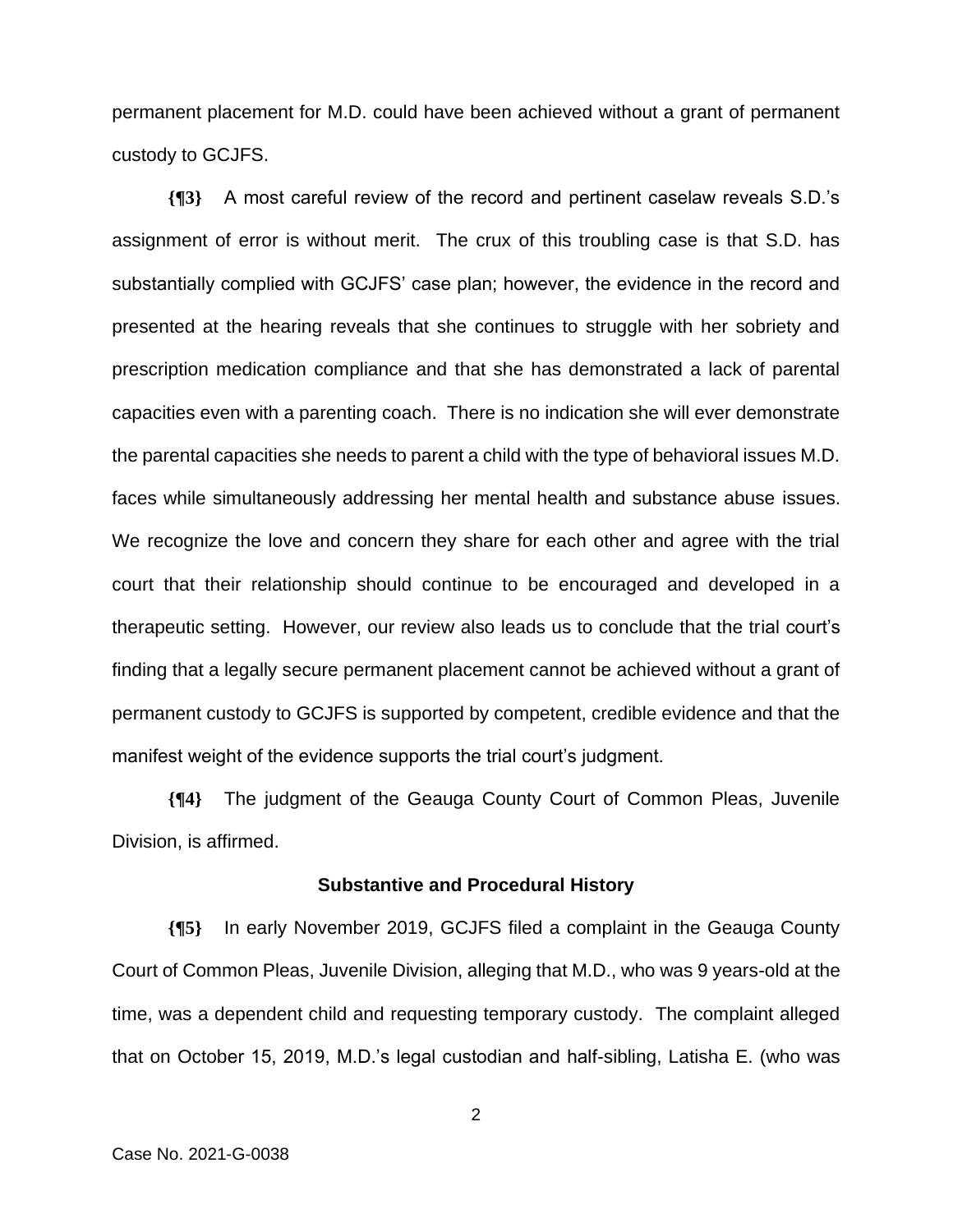awarded legal custody by the Geauga County Court of Common Pleas, Juvenile Division, in 2018), contacted a GCJFS caseworker and asked for M.D. to be removed from her home due to her inability to manage his behavior. S.D. signed a voluntary agreement for temporary custody, which stated that M.D. would be placed in GCJFS' temporary custody for 30 days. GCJFS placed M.D. in a therapeutic foster home in Akron, Ohio. During this time, Latisha E. had minimal contact with the caseworker, and she did not express a desire to reunify with M.D. M.D.'s father is deceased, and his mother, S.D., whose location was unknown, has a history of mental health and substance abuse.

**{¶6}** The court held an initial hearing, during which it appointed counsel and entered pleas of "not true" for Latisha E. and S.D. After considering the evidence, the court found there was reason to believe that M.D. was dependent. The court found temporary custody of M.D. with GCJFS to be in M.D.'s best interests and issued its standard protective supervision and temporary custody orders.

**{¶7}** The trial court appointed Carolyn Snyder of CASA for Kids of Geauga County (Court Appointed Special Advocate) as M.D.'s guardian ad litem (the "GAL").

**{¶8}** As documented in GCJFS' January case plan filed with the trial court, in December 2019, Latisha E. expressed that she did not wish to reunify with M.D., and the trial court removed her as a party to the case. In addition, S.D. advised her attorney that she would like to be a placement option for M.D. She reported that she was homeless, lived in a shelter, worked part-time, and has nine children of whom she does not have custody. S.D. was diagnosed with major depressive disorder and alcohol use disorder. She has a history of non-compliance with her prescription medication and was hospitalized three times in 2019 for suicidal ideations.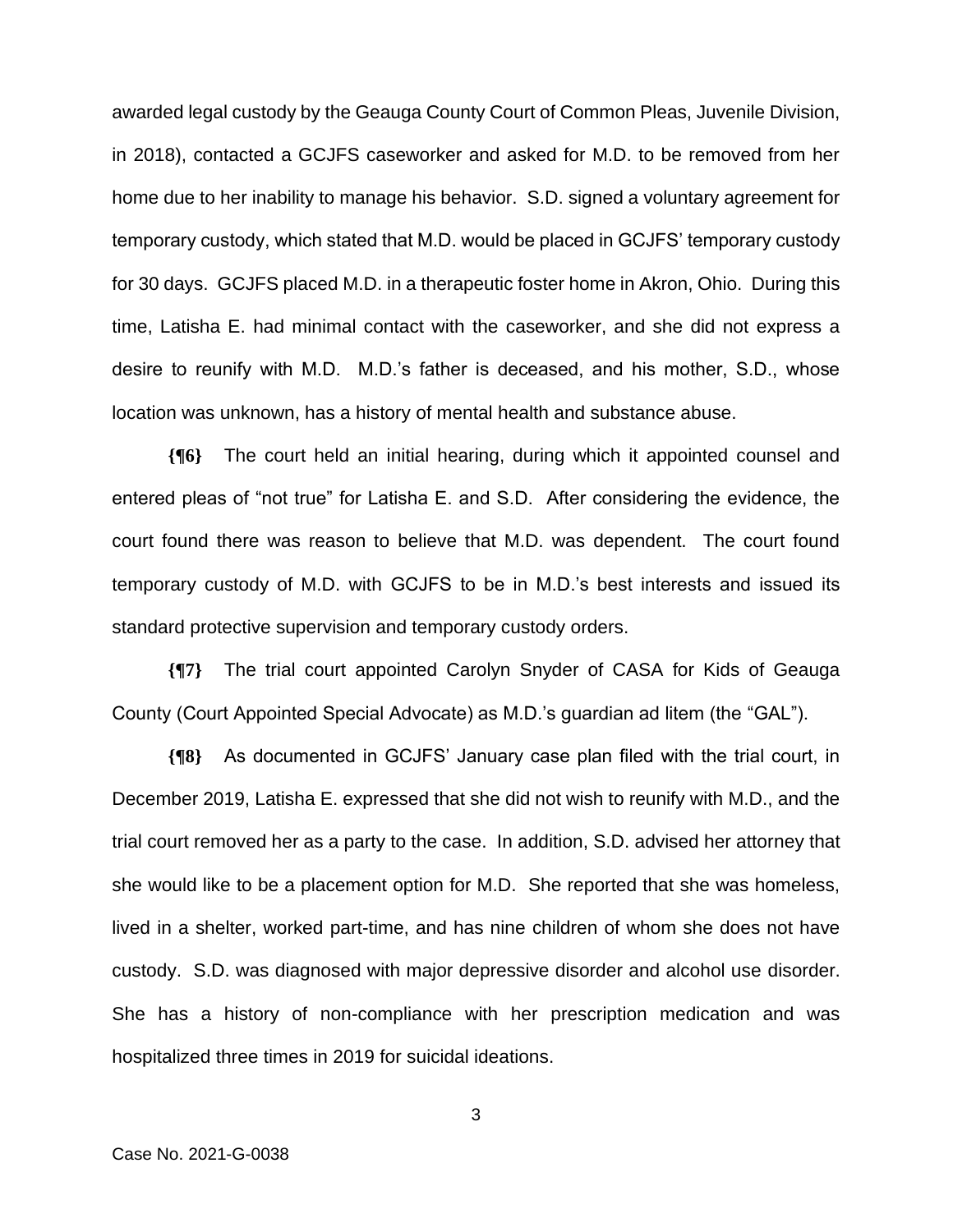## **M.D. Is Found Dependent**

**{¶9}** In late December 2019, at a pretrial hearing, S.D. entered a plea of true to the dependency allegation in the complaint. The court accepted her plea and found M.D. to be dependent pursuant to R.C. 2151.04(C). The court ordered temporary custody of M.D. to continue with GCJFS and ordered GCJFS to continue to file monthly case plan updates.

# **Trial Court Finds GCJFS Made Reasonable Efforts**

**{¶10}** On October 20, 2020, one year after GCJFS filed its dependency complaint, the court issued an order upon its own motion. The court found that GCJFS made reasonable efforts to finalize a permanency plan for M.D., including contacting S.D. regarding case plan compliance, reaching out to kinship placement, engaging services for both S.D. and M.D., and reaching out to new placement options as necessary.

**{¶11}** At a telephonic review hearing one day later, the trial court granted a sixmonth extension of temporary custody of M.D. to GCJFS, finding it to be in M.D.'s best interest.

# **GCJFS Files For Permanent Custody and Termination of Parental Rights**

**{¶12}** GCJFS filed a motion for permanent custody, arguing that M.D. had been in its custody for 12 or more months out of a consecutive 22-month period and that an award of permanent custody to GCJFS would be in M.D.'s best interest.

**{¶13}** The GAL also filed her report and recommendations, which noted there were concerns, particularly if M.D. were to transition to a new location/foster home, as to M.D.'s manipulative or evasive behavior with any agency staff offering M.D. assistance, his lack of control of bowel/bladder without any known diagnosis, his not receiving in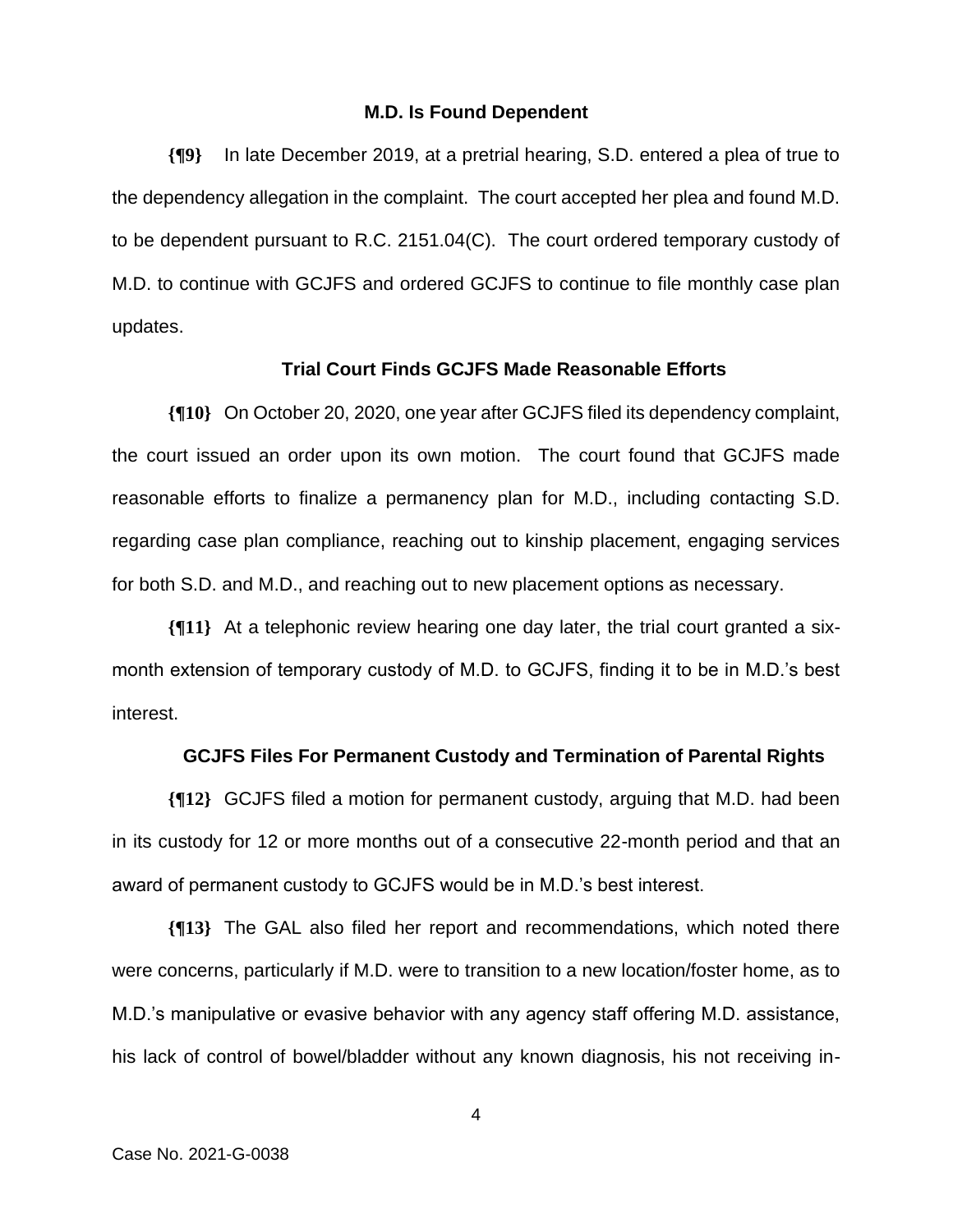depth mental health services, his foraging/gluttony of food, and his lack of social activities with friends. She recommended that M.D. stay in his current foster placement with Kelly Bass ("Ms. Bass") due to improvements in his behaviors, his school performance, and the defined childhood boundaries while in the care of the foster home and that M.D. should be informed of changes as he ages. S.D. had no visitation with M.D. at the time, and the GAL recommended that if permanent custody occurs, it be at the discretion of the foster mother/adoptive family.

#### **The Permanent Custody Hearing**

**{¶14}** On November 4, 2021, the trial court held a permanent custody/termination of parental rights hearing at which GCJFS presented the following witnesses to provide testimony: Ms. Bass, Dr. Mekota, the GAL, Jodi Miller ("Ms. Miller"), a GCJFS Kinship Navigator, and Rita Wren ("Ms. Wren"), a GCJFS caseworker.

## *The Caseworker*

**{¶15}** Ms. Wren testified to the concerns identified for M.D. and S.D. when the case plan was first implemented, which included M.D.'s behaviors, his post-traumatic stress disorder ("PTSD"), and his depression, as well as S.D.'s substance abuse, her mental health, her non-compliance with medical management, her suicidal ideations, her hospitalizations, and the impact of her mental health. Ms. Wren reviewed the implementation of the case plan for S.D. and M.D.

**{¶16}** In regard to S.D., Ms. Wren testified that in December 2019, S.D. had been hospitalized due to suicidal ideation and threatening to drink bleach. GCJFS later learned of a separate suicidal ideation episode in which M.D. intervened and removed a knife from S.D. with which she was threatening to kill herself. After S.D. was psychologically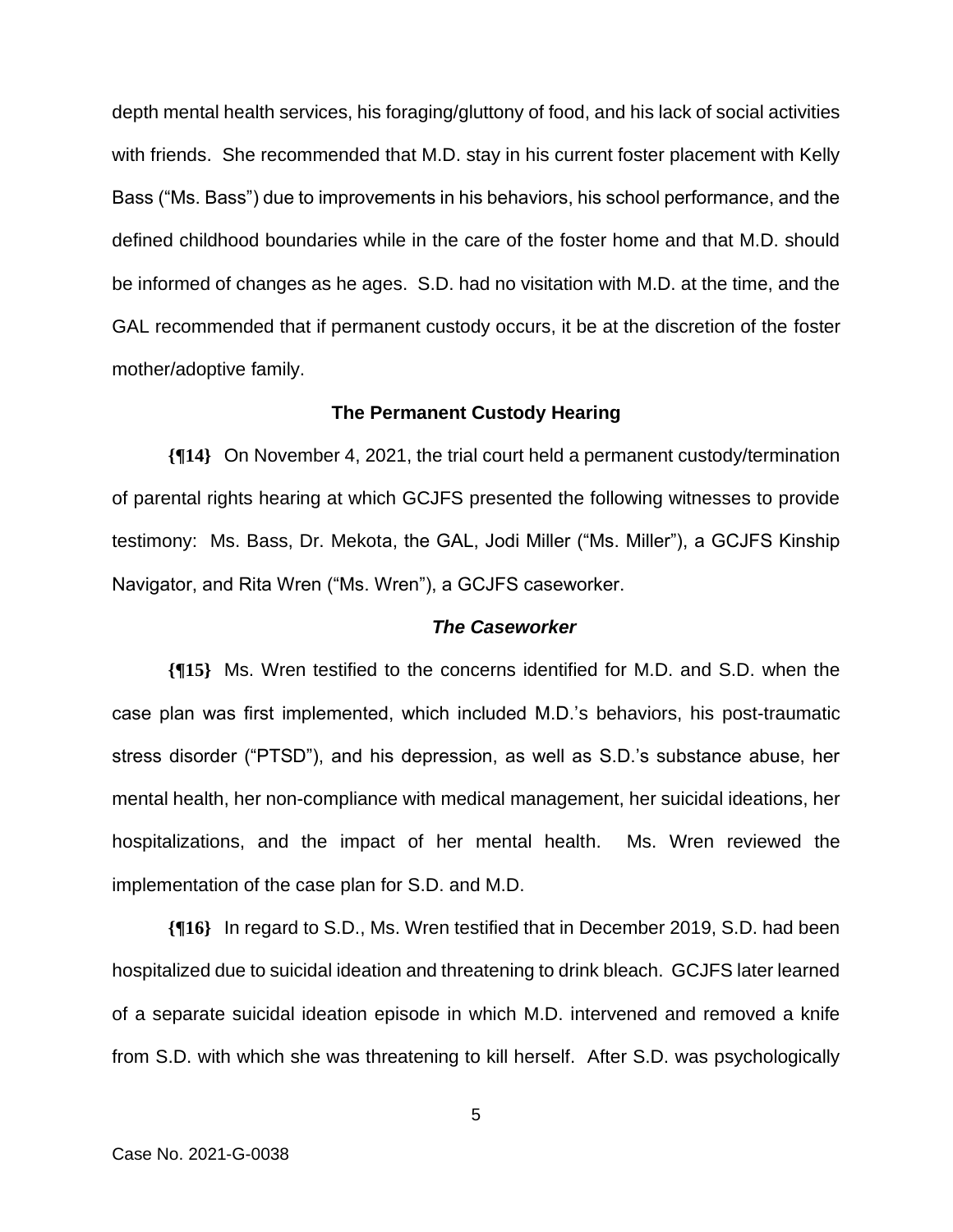evaluated, it was recommended she continue services with the NORD center. S.D. admitted to Ms. Wren in February and in the month prior to the hearing that she was noncompliant with medication. She also relapsed in her alcohol addiction in January.

**{¶17}** Ms. Wren further testified that as of the date of the hearing, S.D. was case compliant with the exception of non-compliance with her prescription medication. At the outset of the case, S.D. did not have stable housing; however, she was able to obtain stable housing through Lorain County Public Housing. S.D. also struggled with employment and worked for a community college, a grocery store, and then McDonalds before returning to employment at the grocery store. Ms. Wren noted that Dr. Mekota recommended M.D. be placed in a therapeutic foster home.

**{¶18}** Based upon S.D.'s case plan progress and the recommendations of Dr. Mekota, S.D.'s substance abuse history, her parenting history, and her current mental health diagnosis, which is treated by medication, Ms. Wren opined that she did not feel reunification was possible at this time.

**{¶19}** On cross examination, Ms. Wren testified that S.D. was compliant in the case plan. She received substance abuse and mental health treatment, including a threeday/week program, an intensive outpatient program, and AA meetings. She has been sober since January 2021, received the Vivitrol shot to help her address her alcohol use and cravings, and participated in individual counseling. She has not had a mental health crisis/incident since 2019. S.D. has worked with a parenting coach, maintained employment, participated in weekly supervised visits with M.D., and obtained stable housing.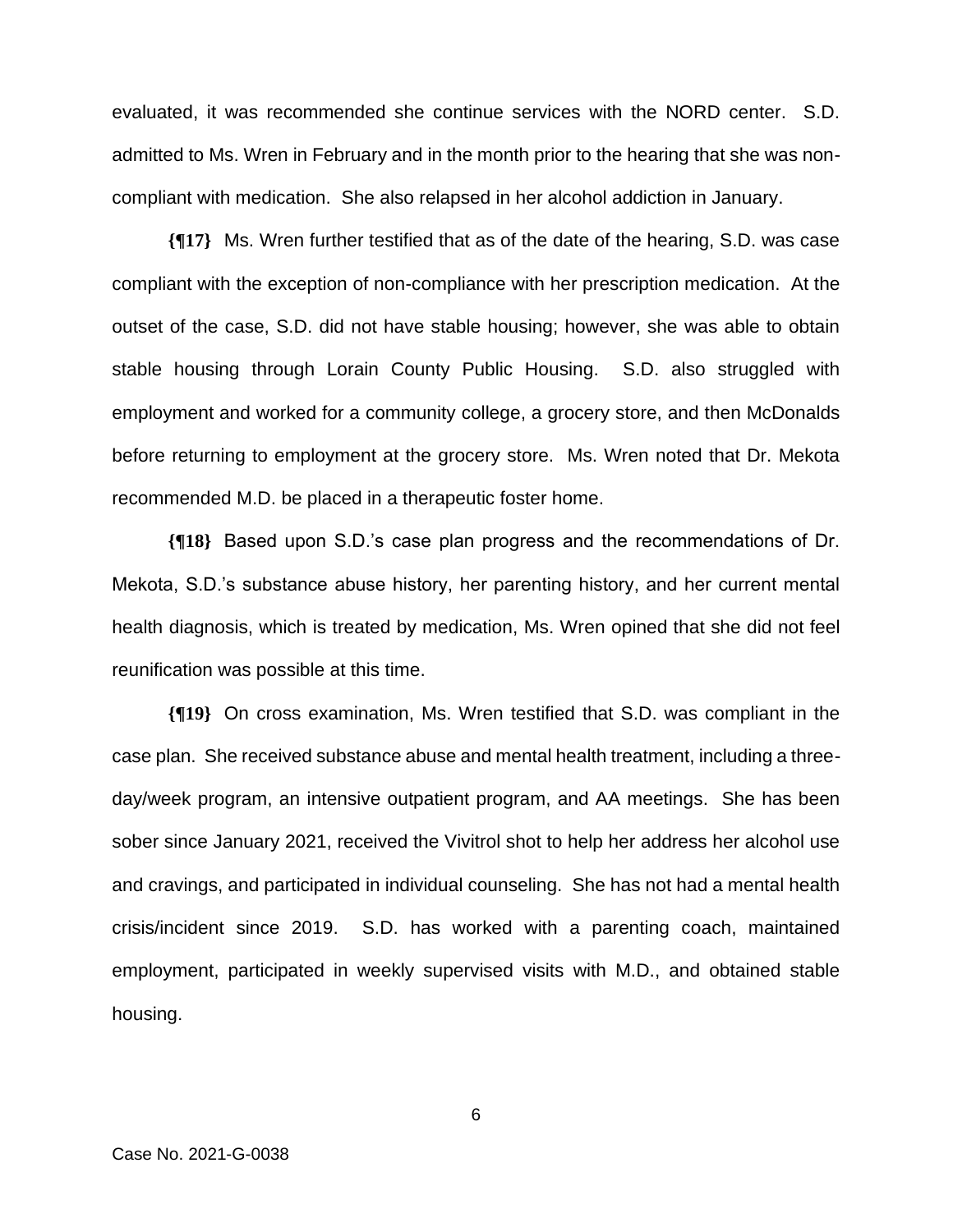**{¶20}** Ms. Wren testified that GCJFS' main concern was S.D.'s parental capacities because she was never M.D.'s primary caregiver. S.D. never enrolled him in school. She never sought mental health treatment for M.D. when he suffered suicidal ideation and instead sent him to his sister's care, and she demonstrated no insight into how to care for M.D. and his behavioral issues. Ms. Wren reviewed that until M.D. was seven years old, he lived with his maternal grandmother, Mary S., and with S.D. and that Mary S. was the primary caregiver.

**{¶21}** In regard to M.D., Ms. Wren testified that he has been in the custody of GCJFS for 12 months out of a consecutive 22-month period. She reviewed that he has a history of self-harm/self-threatening behavior, PTSD, and depression. When he was living with S.D., he threatened to hang himself. S.D. did not engage any health services and sent M.D. to live with his sister. Mary S. could not be considered for a long-term placement because a grandson who lives with her sexually and physically abused M.D.

**{¶22}** Ms. Wren also reviewed M.D.'s various placements, which began with GCJFS receiving temporary custody from Latisha E. after she could not handle M.D.'s behaviors. He was then placed in the therapeutic foster home of Ms. Bass until he was moved to a kinship placement with the maternal great-uncle and his wife in Illinois. The Illinois relatives similarly had problems with M.D.'s behavior, and he was moved to a new kinship placement with his one of his sisters, Destiny A. Destiny A.'s home study was denied, and M.D. was then presented to Family and Children First Council ("FCFC"), which is a partnership of state and local government that helps families who are in need of multiple services.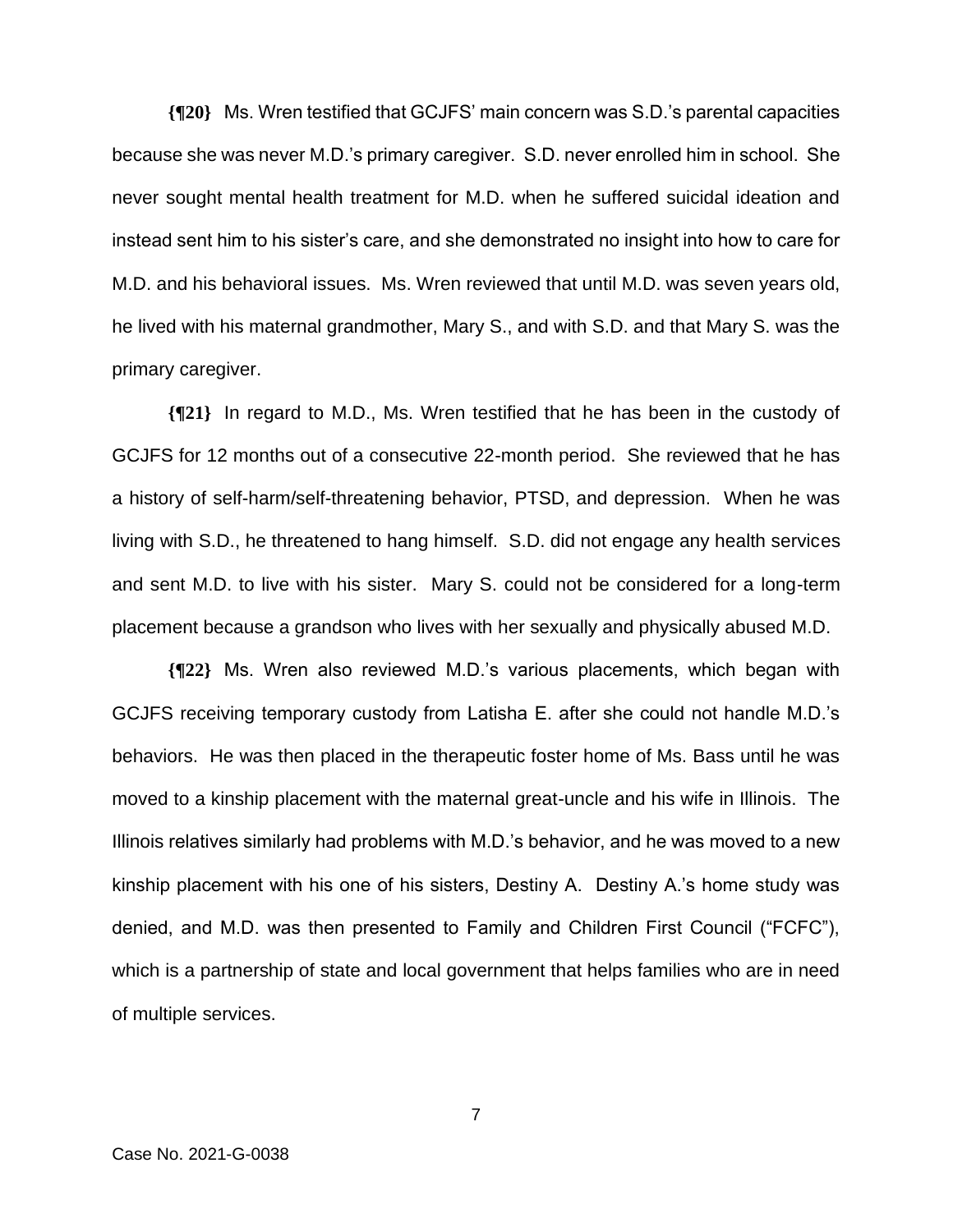**{¶23}** One of FCFC's recommendations was a 30-day stabilization program with the Village Network, a behavioral health nonprofit organization that provides treatment for children to transition from disruptive environments to permanent, stable homes. From there, M.D. was placed in his first therapeutic foster home with Ms. Bass.

**{¶24}** Ms. Wren testified that M.D. has a strong relationship with Ms. Bass. He is doing well in school, and, for the first time, he has stability in a home. M.D. has stated to her that he would like to live with his mother, but he knows he cannot.

#### *The Kinship Navigator*

**{¶25}** Ms. Miller testified to the kindship placements she attempted for placement of M.D. with a family member. In addition to the placements that were displaced, Ms. Miller also contacted or attempted to contact nine other family members who either failed to respond or chose not to be considered as a placement option.

#### *The Neuropsychologist's Forensic Review and Evaluation*

**{¶26}** Dr. Mekota conducted a neuropsychological evaluation of S.D. upon recommendation by GCJFS and testified in regard to his evaluation and report. He explained that he conducted a clinical interview with S.D., as well as interviews with collateral sources, including GCJFS, Ms. Bass, and M.D. Dr. Mekota administered a number of psychological and neuropsychological standardized measures, such as an adult intelligence scale, memory assessment, academic achievement assessment, measures of executive, memory, and language functions, attention, visual, and visuospatial abilities, and processing speed. He also reviewed S.D.'s medical history, which included GCJFS' intake and assessment forms, hospital records, a family genogram, a neurosequential model of therapeutics pertaining to M.D., multiple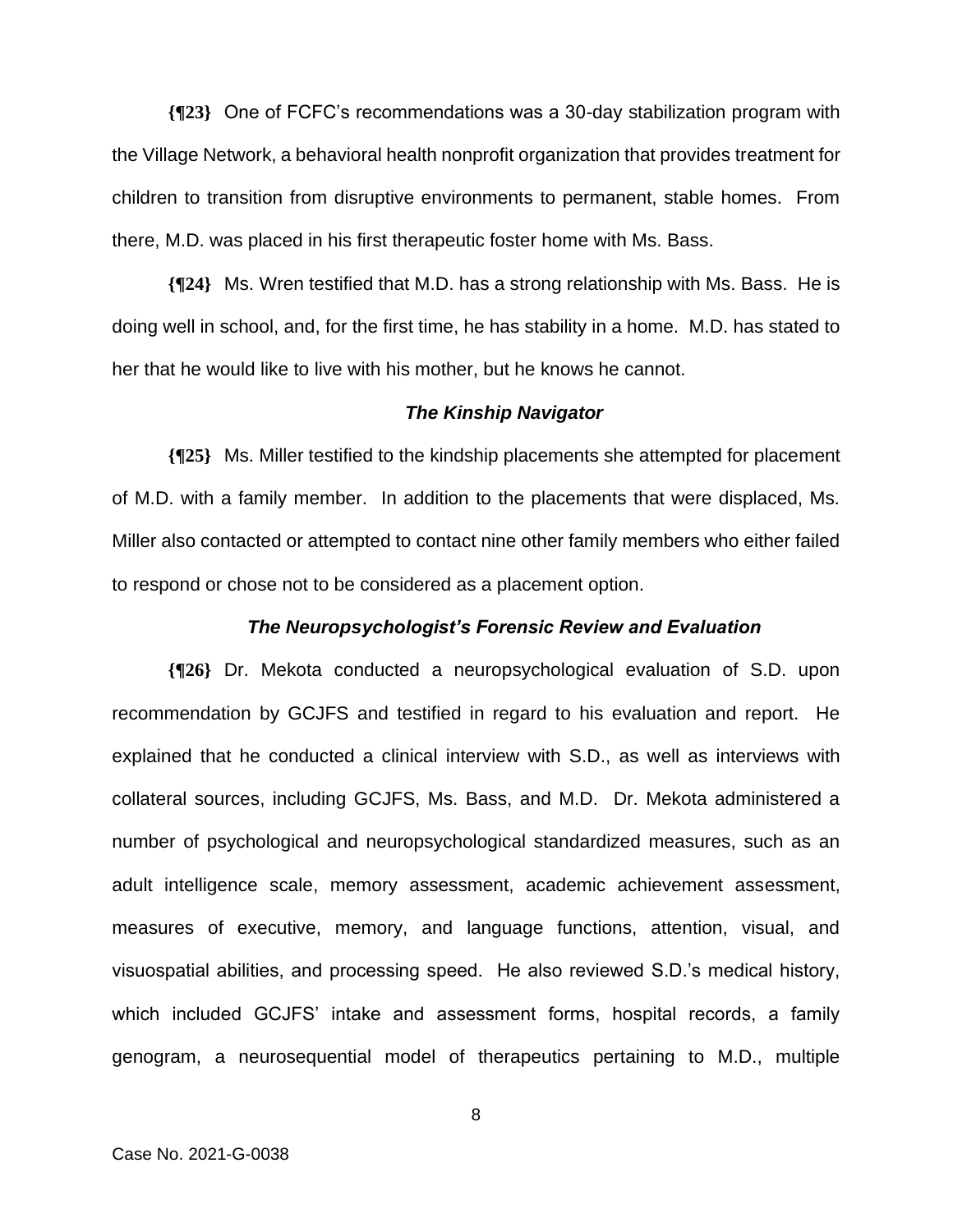documentation from LACADA, where S.D. received mental health and substance related treatment, records from the NORD Center, a social history from GCJFS, and a report from S.D.'s intensive outpatient care.

**{¶27}** Based on S.D.'s records from the NORD Center, Dr. Mekota learned that in May 2012, S.D. expressed suicidal ideation. She expressed feeling overwhelmed "trying to take care of her son, take care of her mother's house, and trying to take care of her boyfriend by sending him money." She also described frequent alcohol abuse behaviors and multiple binges with blackouts. She returned several years later, in 2017, presenting with an exacerbation of depressive symptoms. She had a reported history of criminal charges of child endangerment, domestic violence, attempted arson, obstruction of official business, and menacing. S.D. also disclosed a medical overdose with Trazodone that occurred in 2002 and reported a history of domestic violence victimization and perpetration towards partners. She returned to the NORD Center in March 2019, presenting with suicidal ideation and homicidal thoughts toward her nephew, who allegedly molested M.D.

**{¶28}** After M.D. expressed suicidal ideation in 2019, Dr. Mekota notes GCJFS recommended individual counseling. In addition, M.D.'s records indicated that he had two prior suicide attempts. Latisha E. failed to bring M.D. to three scheduled counseling appointments. In August 2019, GCJFS conducted another intake that involved S.D. expressing suicide ideation with a knife and bleach.

**{¶29}** Dr. Mekota also discussed a 2020 LACADA report documenting slow progress in treatment and its referral of S.D. to other mental health services. In January 2021, LACADA reports indicated S.D. only participated in her treatment with prompting,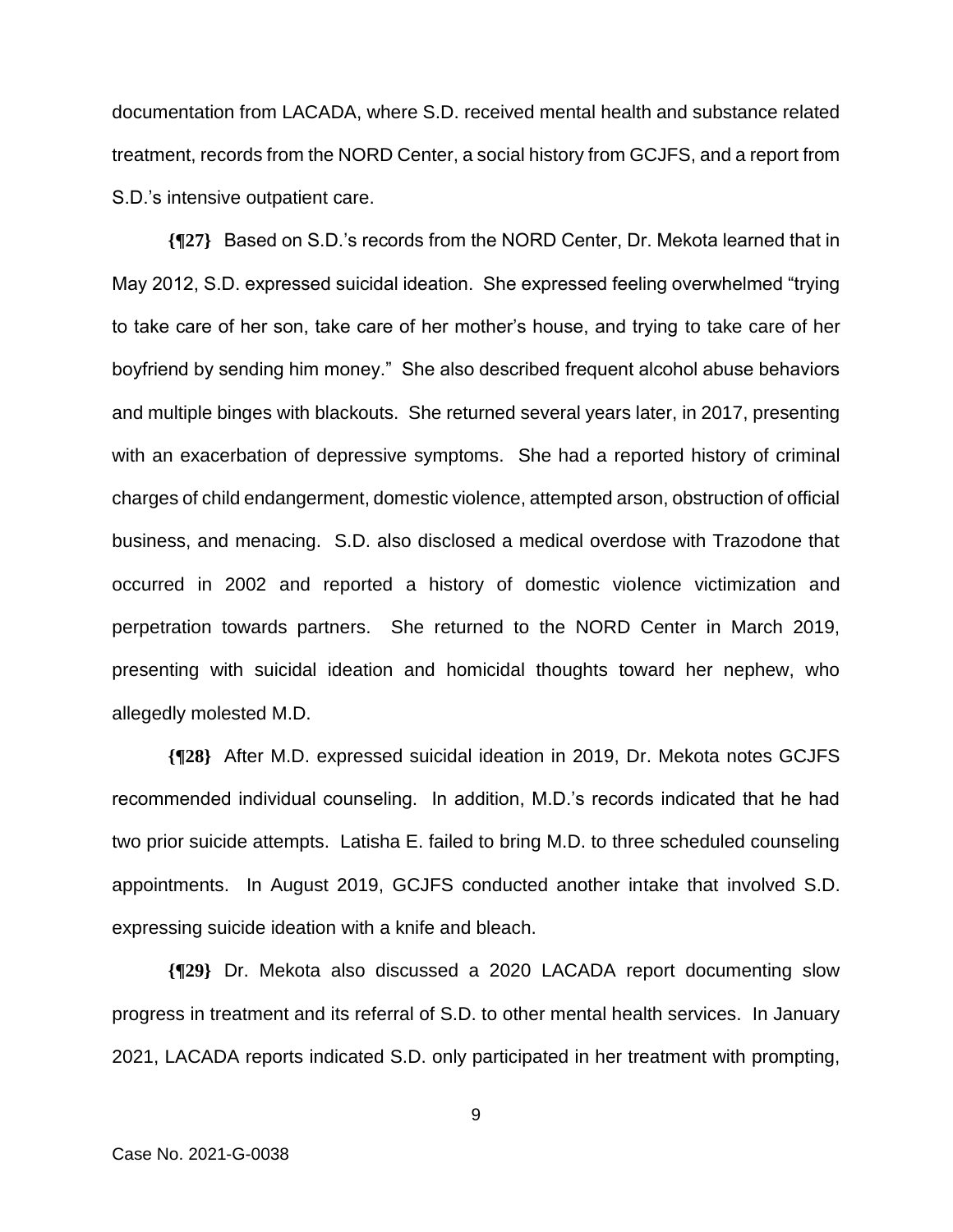demonstrated low comprehension, and struggled with relating to situations. S.D.'s sobriety date was documented as January 18, 2021.

**{¶30}** Dr. Mekota summarized his evaluation findings, noting that a review of her pattern of performance revealed an individual of borderline intellectual functioning, which is the fourth or lowest percentile. He concluded that S.D. may be prone to distractibility and has difficulty in multi-tasking, decision-making, and developing novel solutions to problems. Dr. Mekota reviewed that S.D. has a history of multiple, severe mental health disorders, including bipolar disorder and borderline personality disorder and that she is prone to depressive disorder. Her more acute or disruptive problematic symptoms and behaviors have typically occurred in the context of alcohol abuse, which she historically utilized as her primary coping behavior.

**{¶31}** Dr. Mekota opined that based on a reasonable degree of psychological certainty, reunification with S.D. would not be in M.D.'s best interest. Dr. Mekota did not consider S.D. capable of providing M.D. with a stable, secure, and cultivating home environment. Dr. Mekota further believed that M.D. has a variety of behavioral concerns that need a high degree of care, and most fundamentally, he is in need of stability and structure. Dr. Mekota recommended a therapeutic foster care placement, such as with Ms. Bass, and that family therapeutic visits between S.D. and M.D. should continue.

# *The Foster Mother and the GAL*

**{¶32}** Ms. Bass, M.D.'s foster mother, also testified. M.D. resided with her and her son. Ms. Bass had been a certified foster parent with the state of Ohio for two years and three months at the time of the hearing. She testified that she feels well-bonded with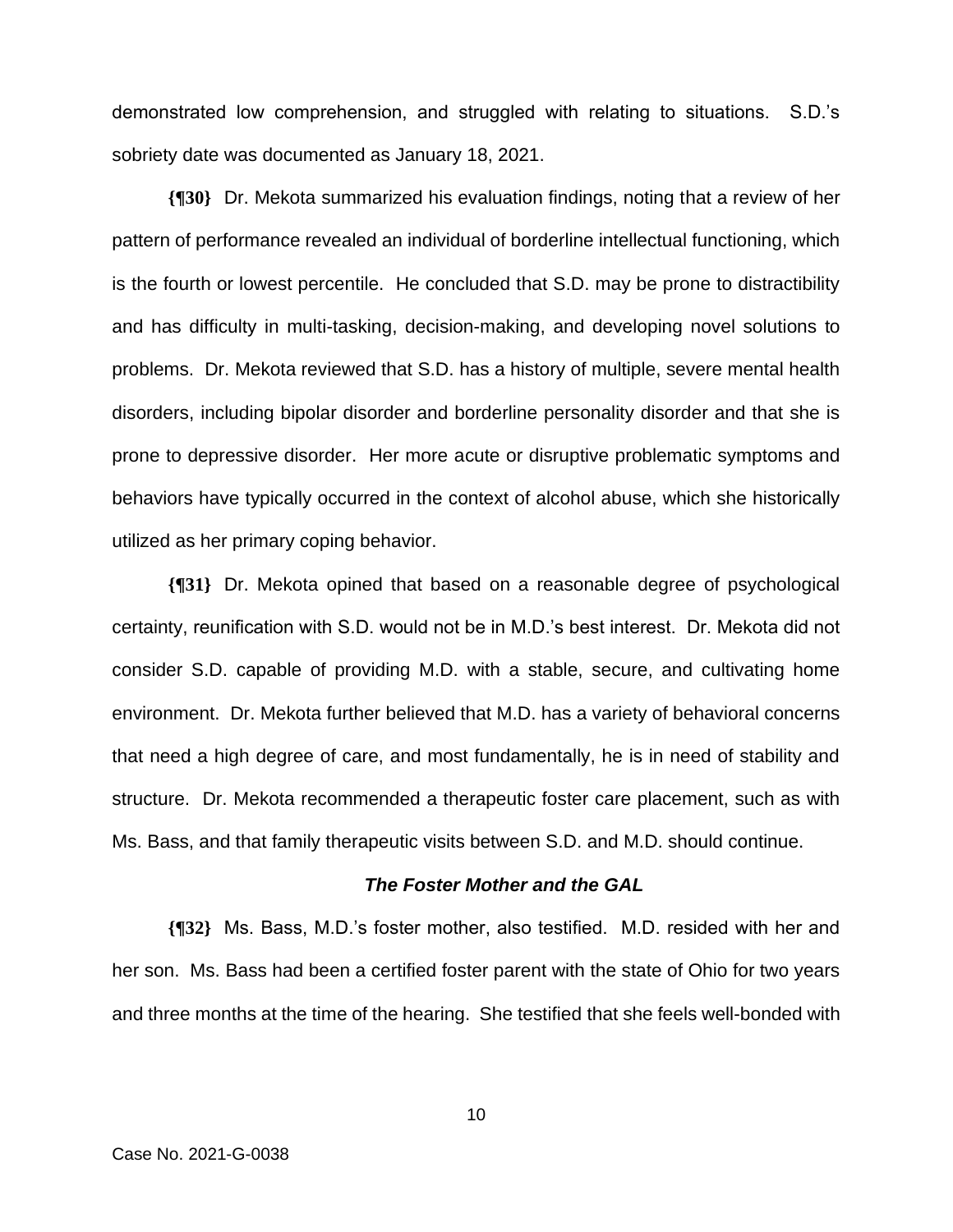M.D. and that she is aware of his needs, i.e., structure, discipline, love, and friendship. She did not intend to adopt but would continue to care for M.D. until he is 18 years of age.

**{¶33}** The GAL testified that M.D.'s behaviors - bed-wetting and belligerence were improving with Ms. Bass and that Ms. Bass was meeting his basic needs. During the course of her investigation, the GAL was able to ascertain that M.D. was S.D.'s caregiver, and he would assume a parental role. M.D. shared with her that he would like to remain with Ms. Bass because S.D. cannot care for him, and he does not want to be in a residential home. The GAL opined that S.D. would not be able to provide a safe and stable environment for M.D. based on his intelligence and manipulative behaviors, as well as S.D.'s various boyfriends and lack of stability. She recommended that permanent custody be granted to GCJFS.

#### **Permanent Custody is Granted to GCJFS**

**{¶34}** The trial court found, pursuant to R.C. 2151.414(B)(1)(d), by clear and convincing evidence, that M.D. has been in the temporary custody of GCJFS for 12 or more months of a consecutive 22-month period; thus, the first prong of the permanent custody analysis was satisfied.

**{¶35}** Next, the trial court considered the best interest factors pursuant to R.C. 2151.414(D)(1). Firstly, pursuant to R.C. 2151.414(D)(1)(a), interactions/ interrelationships with parents, siblings, relatives, foster caregivers, out-of-home providers, and any other person who may significantly affect the child, the trial court found that M.D. has stable housing and an environment that provides consistent structure, discipline, and love, as well as a positive bond with his foster mother, Ms. Bass. Further, although M.D. wants to maintain a relationship with S.D., her cognitive functioning, recent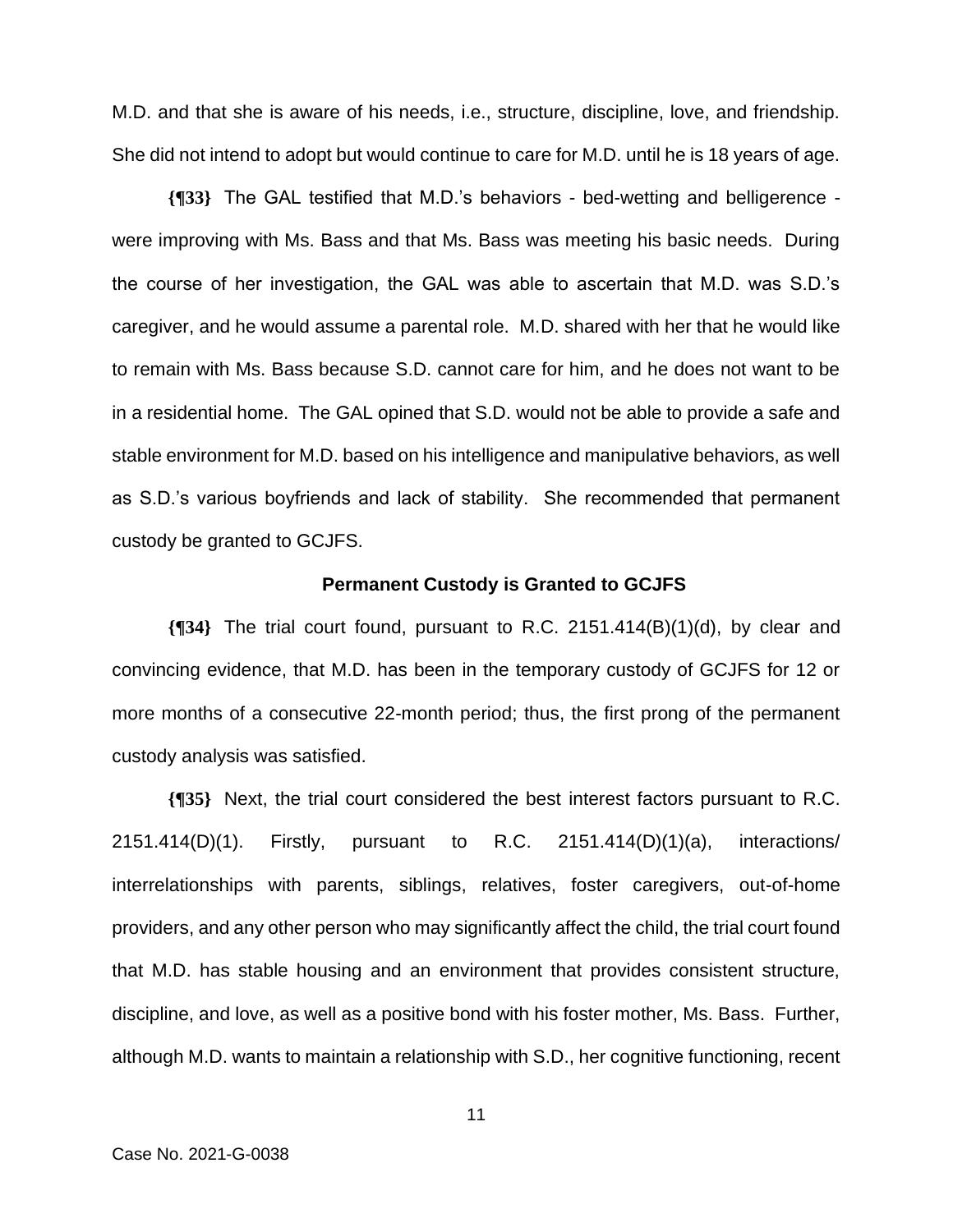relapse into alcohol where there is a history of alcohol use, and trouble managing medication is not beneficial to M.D. and his mental and physical development. Kinship placements were unsuccessful due to M.D.'s behavior; however, Ms. Bass has managed his behavior in a constructive and positive manner. Thus, the court concluded that M.D. has had the most positive development in GCJFS' temporary care while placed with Ms. Bass and that permanent custody of M.D. favors GCJFS.

**{¶36}** Secondly, the court considered R.C. 2151.414(D)(1)(b), the wishes of the child, and noted that while M.D. wants a relationship with S.D., he needs stability, discipline, and love, all of which is being provided for in Ms. Bass' care. Any future relationship and contact between M.D. and S.D. needs to be therapeutic. While a relationship with S.D. may be appropriate, permanent custody favors GCJFS.

**{¶37}** Thirdly, the court considered R.C. 2151.414(D)(1)(c), the custodial history of the child. Since M.D. has been in the temporary custody of GCJFS for 12 or more months out of a consecutive 22-month period, the trial court found the custodial history of M.D. favors permanent custody with GCJFS.

**{¶38}** Lastly, the court considered R.C. 2151.414(D)(1)(d), the child's need for a legally secure permanent placement and whether that type of placement can be achieved without a grant of permanent custody. The trial court found that M.D. has a history of behavioral issues, as well as PTSD and depression, which must be addressed through counseling and in an environment that allows M.D. to express himself in a positive manner. Further, the court found S.D.'s continued struggles to manage her medication and her recent relapse with alcohol did not allow a scenario where M.D. could be reunified with her. The structure, discipline, and loving environment required to grow and mature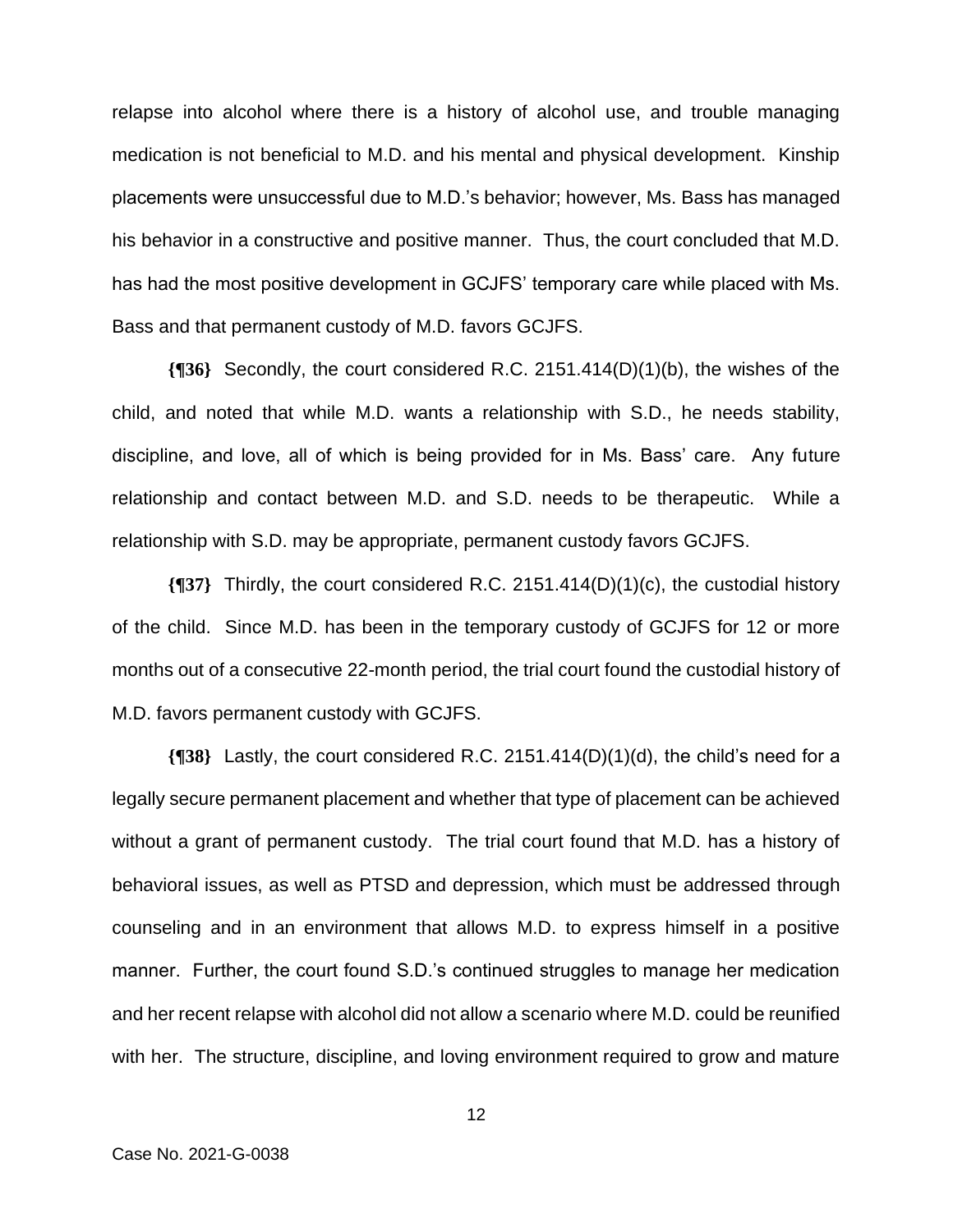as an individual was being satisfied with M.D.'s foster parent. The court recognized that M.D. wants a relationship with his mother and that this should be pursued. The court concluded that a legally secure permanent placement of M.D. could only be achieved with a grant of permanent custody to GCJFS.

**{¶39}** The court granted permanent custody of M.D. to GCJFS and terminated S.D.'s parental rights.

**{¶40}** S.D. appeals, raising one assignment of error:

**{¶41}** "The trial court erred by granting permanent custody of M.D. to the Geauga County Department of Jobs [sic] and Family Services contrary to the manifest weight of the evidence."

# **Standard of Review**

**{¶42}** It is well established that a parent's right to raise a child is an essential and basic civil right." (Citations omitted.) *In re T.B.*, 11th Dist. Lake No. 2008-L-055, 2008- Ohio-4415, ¶ 29. "The permanent termination of parental rights has been described as the family law equivalent of the death penalty in a criminal case." (Citations omitted.) *Id.* The Ohio Supreme Court has determined, based upon these principles, that a parent must be afforded every procedural and substantive protection the law allows. (Citations omitted.) *Id.*

**{¶43}** R.C. 2151.414 sets forth the guidelines that a juvenile court must follow when deciding a motion for permanent custody. *Id*. at ¶ 30. R.C. 2151.414(A)(1) mandates that the juvenile court must schedule a hearing and provide notice upon filing of a motion for permanent custody of a child by a public children services agency or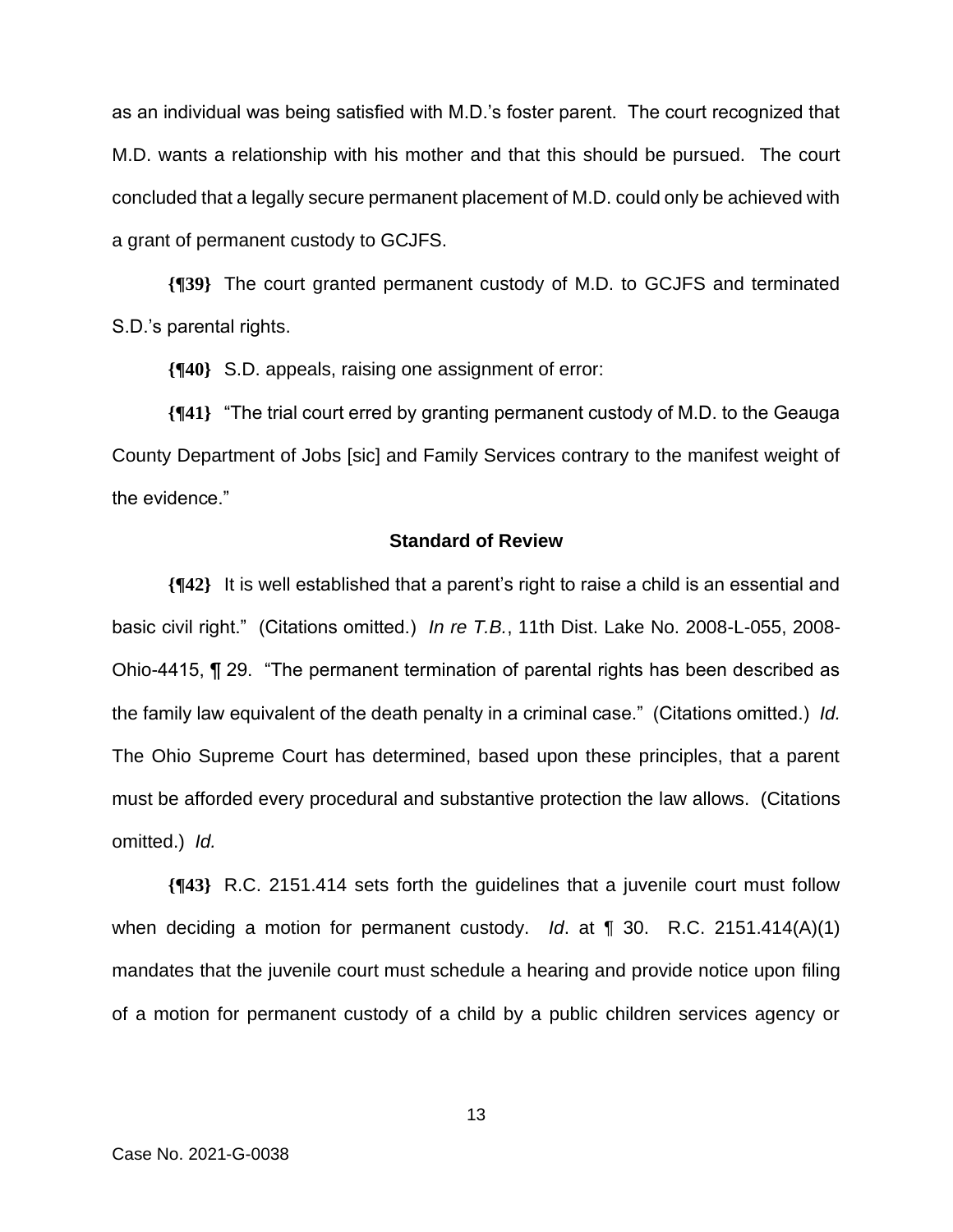private child placing agency that has temporary custody of the child or has placed the child in long-term foster care. *Id*.

**{¶44}** Following the hearing, R.C. 2151.414(B)(1) authorizes the juvenile court to grant permanent custody of the child to the public or private agency if the court determines, by clear and convincing evidence, that it is in the best interest of the child to grant permanent custody to the agency and that any of the following apply: "(d) The child has been in the temporary custody of one or more public children services agencies or private child placement agencies for twelve or more months of a consecutive twenty-two month period \* \* \*." *Id*. at ¶ 31.

**{¶45}** Therefore, R.C. 2151.414(B)(1) establishes a two-pronged analysis that the juvenile court must apply when ruling on a motion for permanent custody. *Id*. at ¶ 32. In practice, the juvenile court will usually determine whether one of the four circumstances delineated in R.C. 2151.414 $(B)(1)(a)$  through (d) is present before proceeding to a determination regarding the best interest of the child. *Id.*

**{¶46}** Assuming the juvenile court ascertains that one of the four circumstances listed in R.C. 2151.414(B)(1)(a) through (d) is present, then the court proceeds to an analysis of the child's best interest. *Id.* at ¶ 34. In determining the best interest of the child at a permanent custody hearing, R.C. 2151.414(D)(1) mandates that the juvenile court must consider all relevant factors, including but not limited to, the following: (a) the interaction and interrelationship of the child with the child's parents, siblings, relatives, foster parents and out-of-home providers, and any other person who may significantly affect the child; (b) the wishes of the child as expressed directly by the child or through the child's guardian ad litem, with due regard for the maturity of the child; (c) the custodial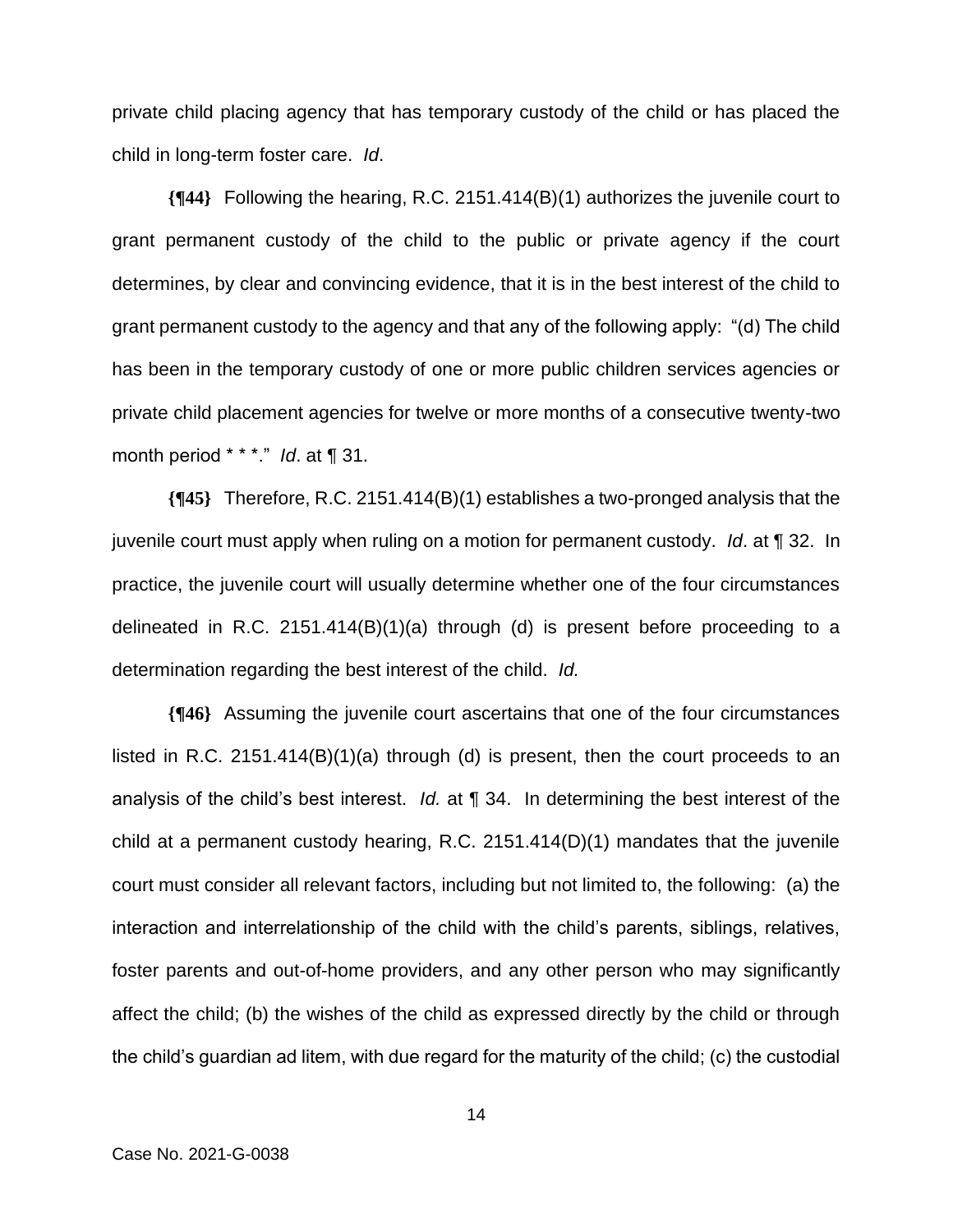history of the child (d) the child's need for a legally secure permanent placement and whether that type of placement can be achieved without a grant of permanent custody; and (e) whether any of the factors in divisions (E)(7) to (11) of this section apply in relation to the parents and child. *Id*.

**{¶47}** "'"The juvenile court may terminate the rights of a natural parent and grant permanent custody of the child to the moving party only if it determines, by clear and convincing evidence, that it is in the best interest of the child to grant permanent custody to the agency that filed the motion, and that one of the four circumstances delineated in R.C. 2151.414(B)(1)(a) through (d) is present. Clear and convincing evidence is more than a mere preponderance of the evidence; it is evidence sufficient to produce in the mind of the trier of fact a firm belief or conviction as to the facts sought to be established."'" *Id.* at ¶ 35, quoting *In re Lambert*, 11th Dist. Geauga No. 2007-G-2751, 2007-Ohio-2857, ¶ 75, quoting *In re Adoption of Holcomb*, 18 Ohio St.3d 361, 368, 481 N.E.2d 613 (1985).

**{¶48}** "'"An appellate court will not reverse a juvenile court's termination of parental rights and award of permanent custody to an agency if the judgment is supported by clear and convincing evidence."'" *Id.* at ¶ 36, quoting *Lambert* at ¶ 75, quoting *In re Jacobs*, 11th Dist. Geauga No. 99-G-2231, 2000 WL 1227296, \*4 (Aug. 25, 2000).

#### **Manifest Weight of the Evidence**

**{¶49}** In her sole assignment of error, S.D. contends that the trial court erred in granting permanent custody of M.D. to GCJFS because it is contrary to the manifest weight of the evidence. More specifically, she contends a legally secure permanent placement for M.D. could have been achieved without a grant of permanent custody to GCJFS.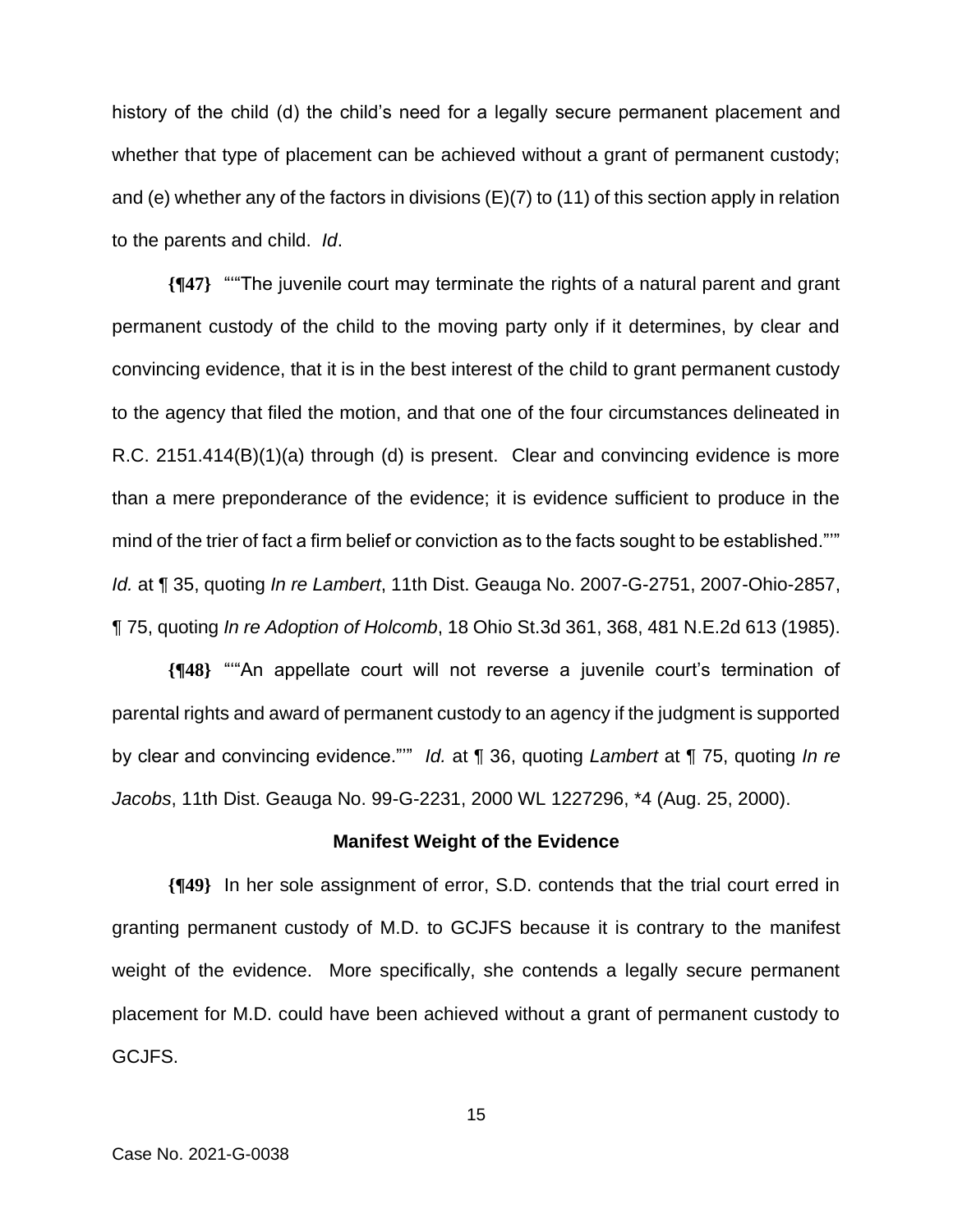**{¶50}** "In cases involving the termination of parental rights, an appellate court applies the civil manifest weight of the evidence standard of review." *In re M.B.*, 11th Dist. Ashtabula No. 2017-A-0024, 2017-Ohio-7293, ¶ 37. "Judgments supported by some competent, credible evidence going to all the essential elements of the case will not be reversed by a reviewing court as being against the manifest weight of the evidence." *Id.*, quoting *C.E. Morris Co. v. Foley Constr. Co.*, 50 Ohio St.2d 279, 376 N.E.2d 578 (1978), syllabus.

**{¶51}** It is well-settled that when assessing the credibility of witnesses, the choice between the credibility of witnesses and their conflicting testimony rests solely with the finder of fact and an appellate court may not substitute its own judgment for that of the finder of fact. Furthermore, if the evidence is susceptible to more than one interpretation, a reviewing court must interpret it in a manner consistent with the verdict. *State v. Rice*, 2019-Ohio-1415, 135 N.E.3d 309, ¶ 84 (11th Dist.).

**{¶52}** As demonstrated by our lengthy review of this case, the trial court's finding that a legally permanent placement cannot be secured without a grant of permanent custody to GCJFS is supported by competent, credible evidence. The crux of this troubling case is that S.D. has substantially complied with GCJFS' case plan; however, she continues to struggle with her sobriety and prescription medication compliance, and she has demonstrated a lack of parental capacities. From the evidence presented, there is no indication she will ever demonstrate the parental abilities she needs to parent a child with the type of behavioral issues M.D. faces and be able to provide a secure, stable, and nurturing environment.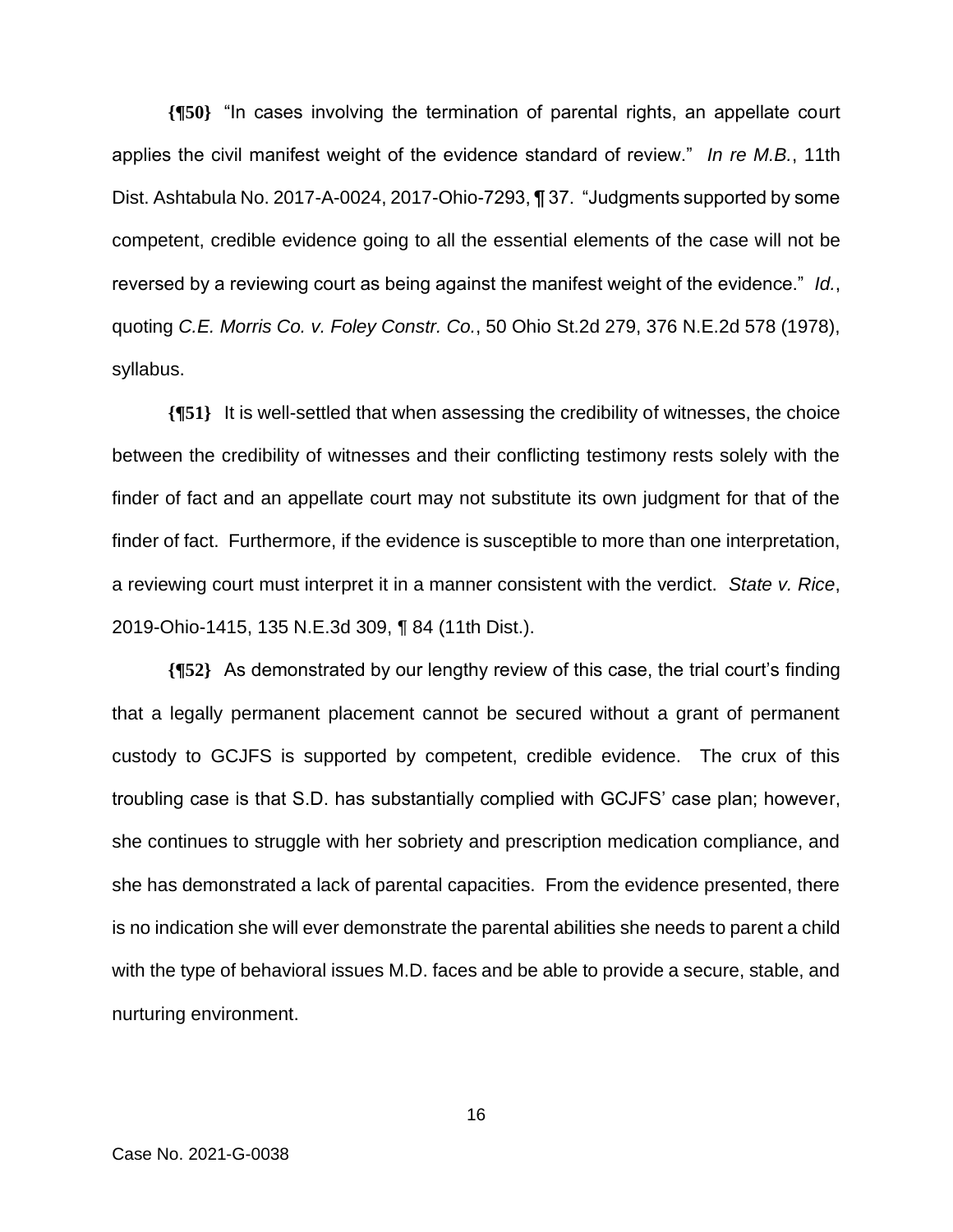**{¶53}** Every witness testified to M.D.'s need to have a stable and safe environment and that Ms. Bass fulfilled that need. All recommended that permanent custody should be granted to GCJFS. The evidence presented also revealed that S.D. has continually relied on others to care for M.D., admitted that M.D. is a dependent child, and supported legal custody of M.D. in various kinship placements. Every kinship placement, however, resulted in behavioral issues and struggles that resulted in M.D.'s displacement. Moreover, the evidence reflected that in the past, Mary S. was M.D.'s primary caregiver and that S.D. failed to address M.D.'s mental health needs when he expressed suicidal ideations – she instead relinquished custody to Latisha E. The evidence also demonstrated that M.D. has never had a secure and stable home life and that he has suffered behaviorally as a result. While M.D. expressed his love for his mother, he also recognized that she cannot care for him and confided in the GAL that he wished to remain with Ms. Bass.

**{¶54}** While S.D. argues she is case plan compliant, she had an alcohol relapse in January 2021 and was not compliant with her prescription medicine in February to May, as well as the month prior to the hearing. The recent relapse and short-term consistency in medication compliance undercuts her argument and raises serious doubt as to her ability to sustain long-term compliance with treatment and sobriety. When this is taken in consideration with her lack of parental capacities, there is little evidence that S.D. will be able to provide a stable and nurturing environment for her son.

**{¶55}** Finding there is competent, credible evidence supporting the trial court's determination that a legally secure permanent placement could not be achieved without